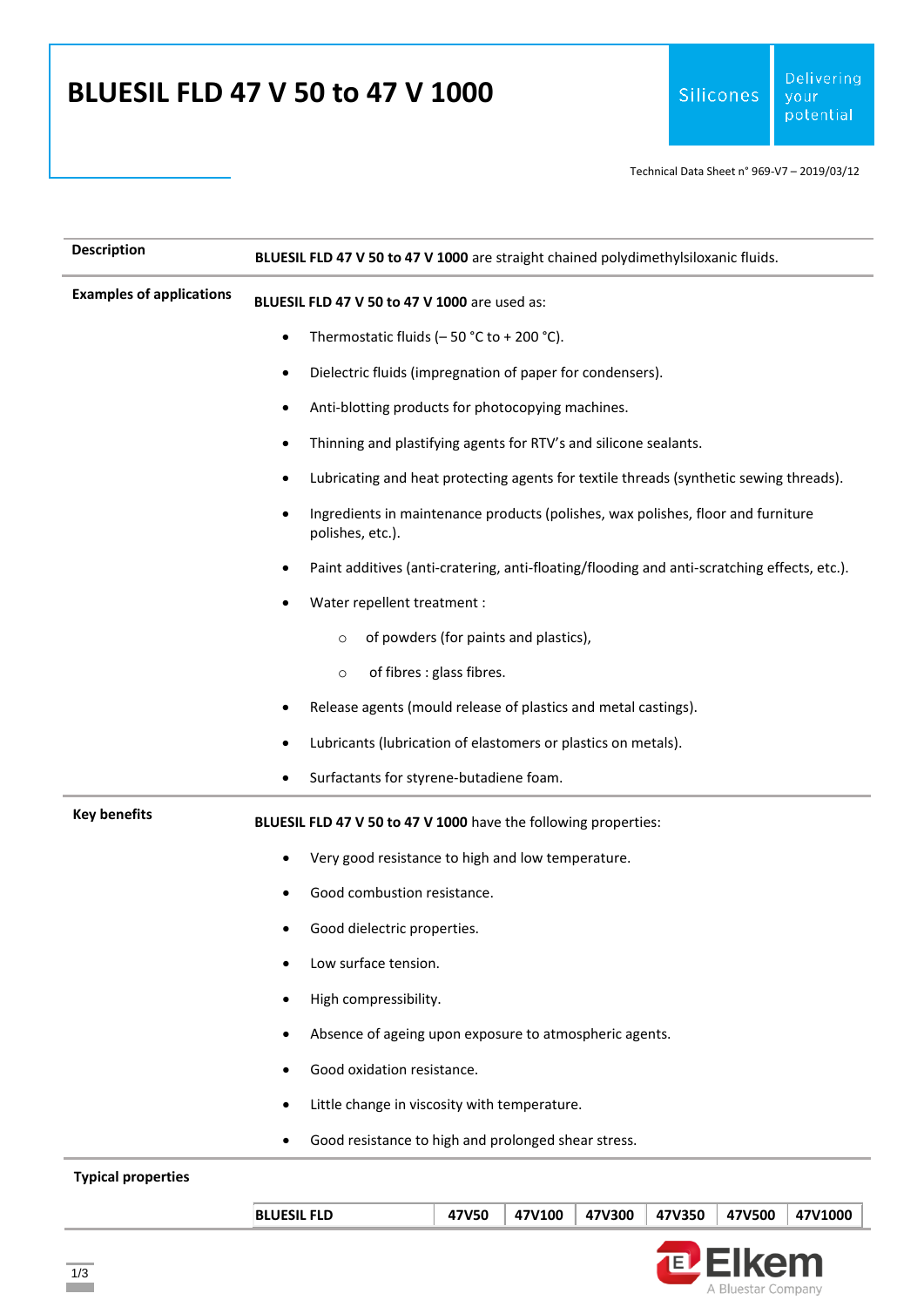# **BLUESIL FLD 47 V 50 to 47 V 1000**

### **Technical Data Sheet n° 969-V7 – 2019/03/12**

| Appearance                                                           | Colourless, limpid liquid |                |                |                |                |                |
|----------------------------------------------------------------------|---------------------------|----------------|----------------|----------------|----------------|----------------|
| Viscosity at 25°C, mm <sup>2</sup> /s,<br>approx.                    | 50                        | 100            | 300            | 350            | 500            | 1000           |
| Specific gravity at 25°C,<br>approx.                                 | 0.959                     | 0.965          | 0.970          | 0.970          | 0.970          | 0.970          |
| Flash point (closed cup), °C,<br>approx.                             | 280                       | $\geq 300$     | $\geq 300$     | $\geq 300$     | $\geq$ 300     | $\geq 300$     |
| Freezing point, °C, approx                                           | $-55$                     | $-55$          | $-50$          | $-50$          | $-50$          | $-50$          |
| Refractive index at 25°C,<br>approx.                                 | 1.402                     | 1.403          | 1.403          | 1.403          | 1.403          | 1.403          |
| Surface tension at 25°C,<br>mN/m, approx.                            | 20.7                      | 20.9           | 21.1           | 21.1           | 21.1           | 21.1           |
| Vapour pressure at 200 °C,<br>Pa, approx.                            | 1.33                      | 1.33           | 1.33           | 1.33           | 1.33           | 1.33           |
| Volume expansion coeff.<br>between 25 and 100°C,<br>approx.          | $1.05.10^{-3}$            | $9.45.10^{-4}$ | $9.45.10^{-4}$ | $9.45.10^{-4}$ | $9.45.10^{-4}$ | $9.45.10^{-4}$ |
| Specific heat capacity<br>between 40 and $200^{\circ}$ C, J/g,<br>°C | 1.46                      | 1.46           | 1.46           | 1.46           | 1.46           | 1.46           |
| Thermal conductivity,<br>W/m°C, approx.                              | 0.16                      | 0.16           | 0.16           | 0.16           | 0.16           | 0.16           |
| Viscosity / temperature<br>coeff. (1), approx.                       | 0.59                      | 0.60           | 0.62           | 0.62           | 0.62           | 0.62           |
| Dielectric strength at 25°C,<br>kV/mm, approx.                       | 15                        | 16             | 16             | 16             | 16             | 16             |
| Dielectric constant at 25°C<br>between 0.5 and 100 kHz,<br>approx.   | 2.80                      | 2.80           | 2.80           | 2.80           | 2.80           | 2.80           |
| Power factor at 25°C, at<br>100 kHz, approx.                         | $1.10^{-4}$               | $1.10^{-4}$    | $1.10^{-4}$    | $1.10^{-4}$    | $1.10^{-4}$    | $1.10^{-4}$    |
| Permittivity at 25°C, W.cm,<br>approx.                               | $1.10^{14}$               | $1.10^{15}$    | $1.10^{15}$    | $1.10^{15}$    | $1.10^{15}$    | $1.10^{15}$    |

(1) Viscosity / temperature coefficient = 1 - (viscosity at / viscosity at )

Please note: The typical properties are not intended for use in preparing specifications. Please contact our local Sales Department for assistance in writing specifications.

| Instruction of use | Please consult your local ELKEM SILICONES sales office. |  |  |
|--------------------|---------------------------------------------------------|--|--|
| Packaging          | BLUESIL FLD 47V1 000 is available in<br>$\bullet$       |  |  |
|                    | Pallet of 1000 KG (2205 LB)<br>$\circ$                  |  |  |
|                    | Drum of 200 KG (441 LB)<br>$\circ$                      |  |  |
|                    | Drum of 25 KG (55.13 LB)<br>$\circ$                     |  |  |
|                    | BLUESIL FLD 47V100 is available in<br>$\bullet$         |  |  |
|                    | BLUESIL FLD 47V350 is available in<br>$\bullet$         |  |  |